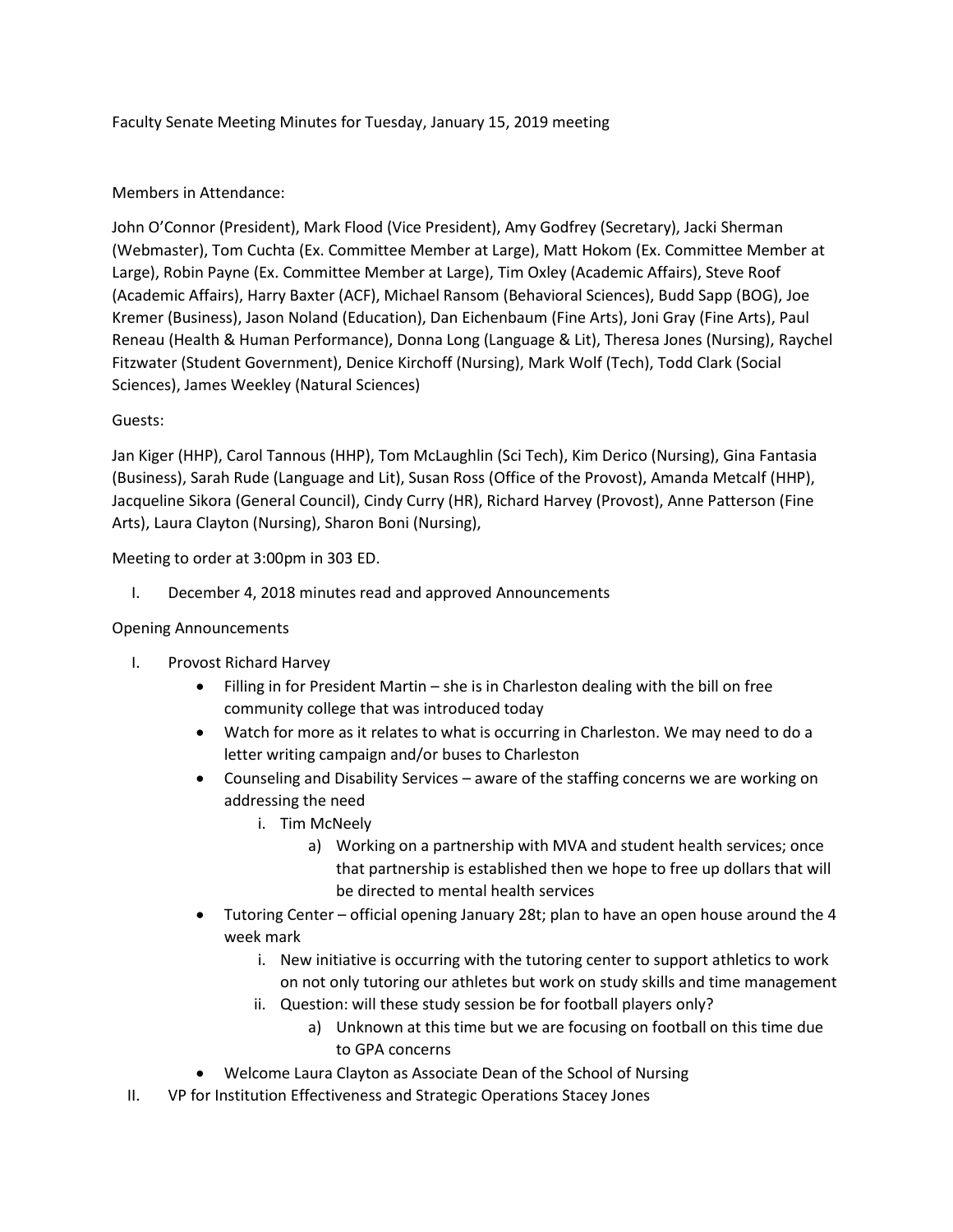- Thank you to faculty for participating during assessment day and wearing their maroon and white
- Program degree inventory has been sent out please send comments by COB on **Thursdav** 
	- i. Question: if no changes do we need to comment?

a) No

- Ask Faculty Senate if they would like to designate a person to participate in the review and interview process for the Director of Institutional Research and Assessment
- III. BOG representative Dr. Sapp
	- Last meeting was 12/6/18 and agenda book was sent via email
	- Chairman Bill Holmes invited Faculty Senate to the next BOG Meeting on Thursday February 21 $st$  at 9am on the 3 $rd$  floor of the Falcon Center
	- Textbook affordability has become a subcommittee of academic affairs
	- Holiday policy draft comment time has been extended to 45 days
	- Question: will there be food at the BOG meeting?
		- i. Yes
	- Question: What is the purpose of the textbook affordability committee under the BOG?
		- i. Originally part of BOG, putting it under academic affairs instead of its own general committee
		- ii. Comment: please note that textbooks fall under faculty freedom and we should watch for a blanket policy that we will not want
	- Question: what does a clean audit mean?
		- i. No footnotes or words of caution as it relates to our accounting practices
	- Question: When the BOG releases a policy for comment, while they take comments under advisement, they don't actually have to right?
		- i. Have access to all comments and will need to vote on the issue
	- Question: How does the BOG document the acceptance or rejection of comments?
		- i. Comments are placed in survey monkey and then downloaded into a Word document and put beside the sections in which the comment was directed
- IV. ACF representative, Dr. Baxter
	- January 28<sup>th</sup> is Higher Education Day at the Legislature
		- i. Meetings have been set up with the President of the Senate, Speaker of the House, Education chairs of the House and Senate, Chairs of the Finance committee in the House and the Senate
	- List of current bills were sent out in an email from me
	- Question: Did you hear if there is a limit on the number of individuals institutions can bring to higher education day?
		- i. Have not heard, did limit the display and the representative (one study and one institution rep) at the display
	- Question: Who can go to the January 28<sup>th</sup> meetings?
		- i. Dr. Martin said around 20 students and a couple of faculty on a bus for the meeting but everyone is welcome
- V. Student Government, Raychel Fitzwater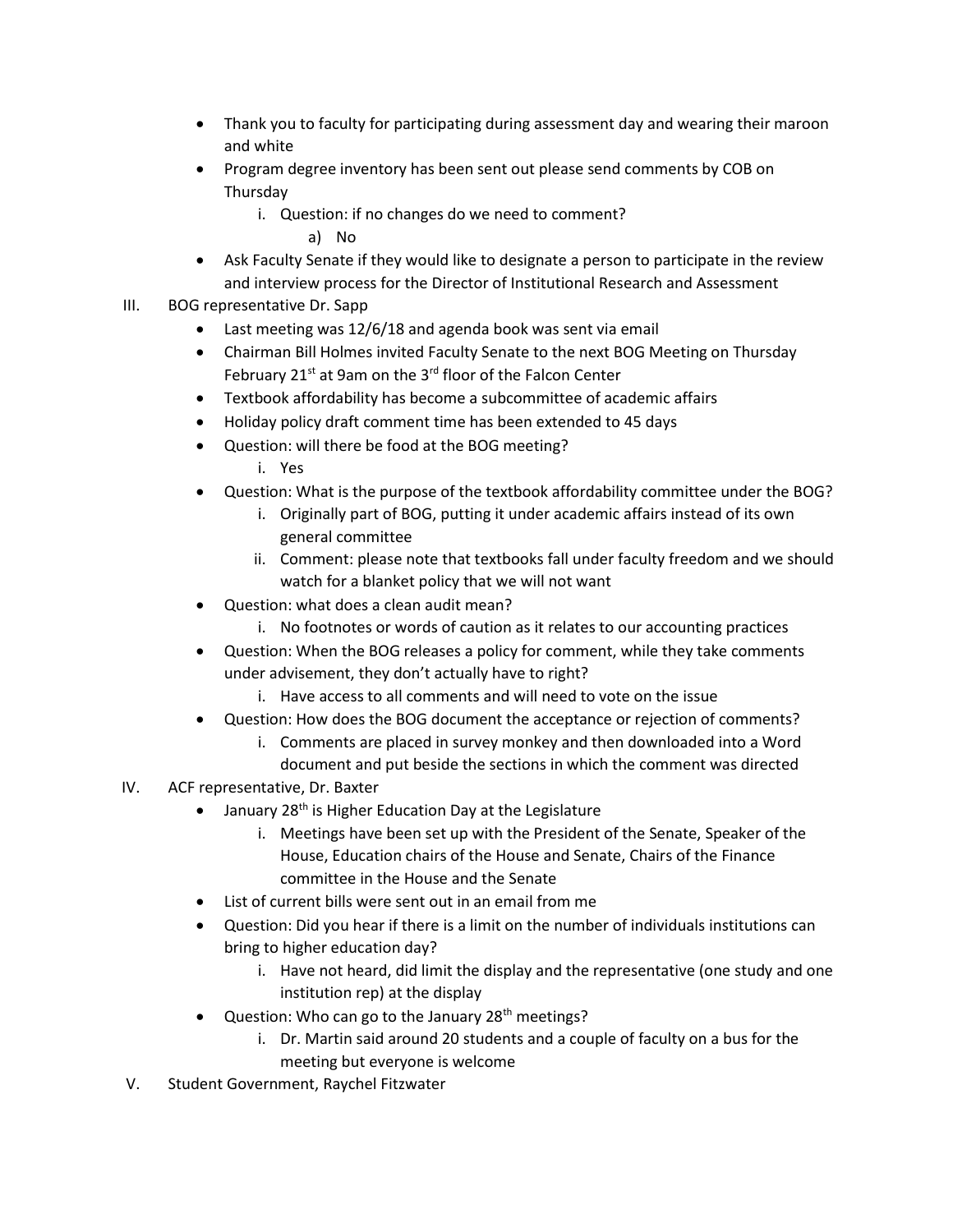- i. Both the President and Vice President of Student Government has taken internships in Charleston during this semester so Raychel will be acting President
- VI. Faculty Handbook Revision Committee
	- List was provided in email of members and they will be meeting with the General Council

# Unfinished Business

- I. Ad hoc Subcommittee on the Core Curriculum
	- a. Carol Tannous update on SOAR 1199
		- i. Met before break with President Martin
		- ii. This course has 3 opportunities to run before it must complete the curriculum process
		- iii. Will run like it did in the fall with 1 hour of service to the university and we will need 40 + volunteers to do the entire campus
		- iv. Good response from the fall putting the responses into a report now
		- v. Do not know what this means for general studies
- II. Recording in classrooms
	- a. Todd Clark has completed some research on the topic in state code
		- i. Legal as long as one recording is part of the conversation unless the conversation includes a wrongful or criminal act
		- ii. Intellectual property policy university must make this judgement
			- 1. Most universities do not have a policy and those who do tend to leave it up to the professor
		- iii. Comment: do we need a statement of manners maybe not a policy in the faculty handbook – note in the syllabus to ask permission to record

# Old Business

- I. Academic Restructuring Taskforces
	- a. See handouts
	- b. Charge of the Taskforce
		- i. The Taskforces shall:
			- 1. Examine the proposed academic reorganization and make recommendations relative to the following:
			- 2. Realign units based on a central, focused approach that takes into consideration synergies of knowledge and functional responsibilities;
			- 3. Realign academic units based on best practices; naming opportunities, scholarship and teaching synergies
			- 4. Recommend an implementation path and timeline while ensuring broad-based participation from stakeholders in the process
			- 5. Establish a baseline and metrics for measuring progress and completion of Taskforce recommendations.
			- 6. Implement a comprehensive communications strategy to both inform and involve Fairmont State stakeholders in the work of Taskforces.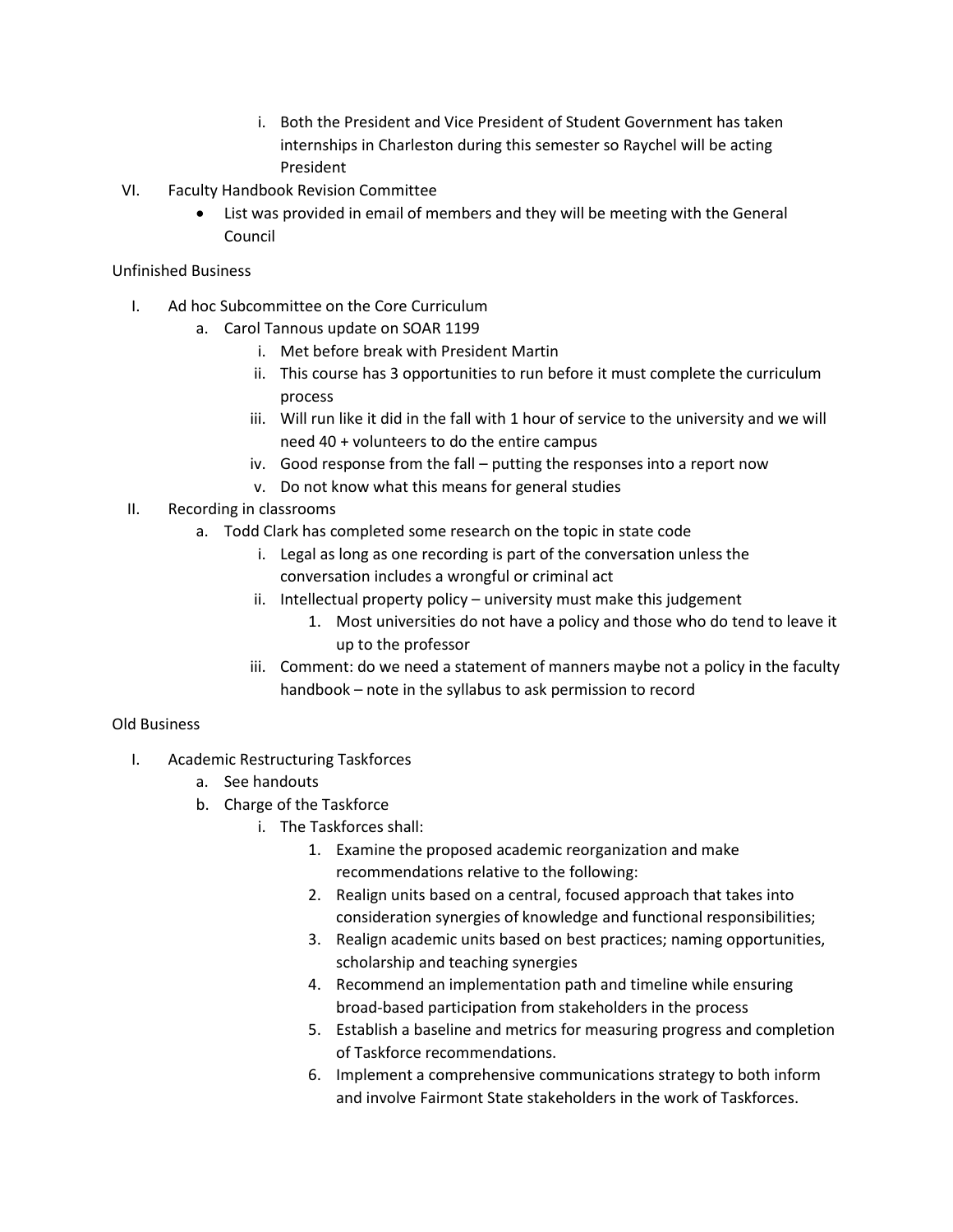- c. New Two college system will have a balanced faculty
- d. Rationale:
	- i. Change was our charge.
	- ii. Proposed units make academic sense, not sacrificing existing synergies but allowing the possibility for new ones.
	- iii. Balances faculty and students in each college and defines smaller academic units based on program-requested academic groupings as well as accreditation necessities.
	- iv. Develops the next generation of academic leaders on campus through a larger cadre of chairs with specific responsibilities and autonomy.
	- v. Minimizes disrupting day-to-day changes.
	- vi. Allows cost reallocations with the decrease in number of dean positions and increase in chairs with stronger responsibilities.
	- vii. Rebalances administrative responsibilities and compensation for to provide more consistency across campus.
	- viii. Reconfigures administrators and staff in support of direct program, faculty and student needs.
	- ix. Allows Deans to work in direct support of Strategic Theme 3. Resource Diversification: Philanthropy as well as Strategic Theme 2. Enrollment Management: Growth https://www.fairmontstate.edu/assessmenteffectiveness/strategic-plan
	- x. Supports the development of meta-majors as recommended by SOARing Falcons Momentum Pathways
- e. Process: ELT then BOG the HEPC
- f. Still decisions to be made with Honors Program and Graduate Studies
- g. Question: As it relates to the synergies part, if no one is moved then synergies should already be in place or existing now
	- i. Can occur in separate colleges but if this a goal then should they be included
- h. Question: if there is an error in the faculty count who do we sent the corrected information to?
	- i. To the Provost, faculty counts along with student counts change constantly
- i. Question: Do we have the student numbers for each college?
	- i. Student numbers are harder to get than faculty numbers
	- ii. Can try to get them but it is a moving target
- j. Provost Harvey
	- i. I like this structure and I am happy with it
	- ii. We will have to take the big plan to the BOG and HLC
		- 1. If we need to do little changes then those only need to go to the BOG
	- iii. This structure will change in the future
	- iv. Pleased with the work that has been completed
- k. Question: Who do questions go to?
	- i. Bill is the chair till the end of January
- l. Question: Is someone looking at the costs that are attached to this?
	- i. Yes